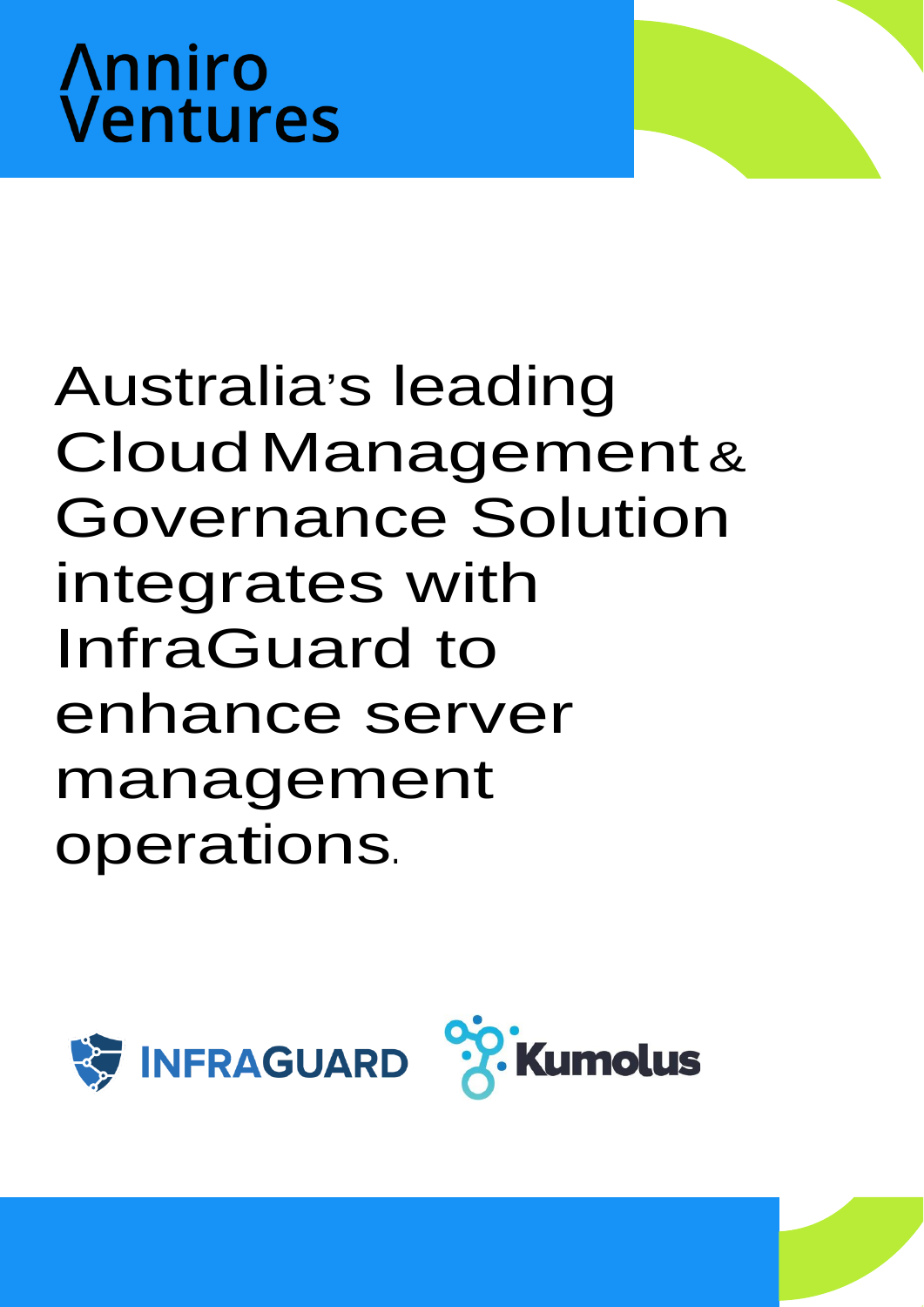

*Our Global Cloud Cost Optimisation, Compliance, Security and Governance clients often had server-specific actions that could be automated. Integrating with InfraGuard API meant that we could service those clients right from our dashboard"*

**– Michael Salleo, Co-Founder and CTO (Kumolus**)

#### **OVERVIEW**

Kumolus provides full-stack Enterprise Cloud Management including visualization, provisioning, workflow automation and cost management. The solution provides Real, measurable and policy-driven outcomes for IT, Security, Finance and Operations teams.

The complimentary counterpart to their software needed to be a solution that could perform the same management, execution and automation at the server layer. InfraGuard stepped in to fill that role. Kumolus had already worked with InfraGuard in creating a white paper on the Well-Architected Framework in coordination with the AWS team in 2019 so they were well aware of the opportunities for synergy.

## ABOUT KUMOLUS

Kumolus is an AWS Advanced Technology Partner with Cloud Management Tools Competency, SaaS partner as well as AWS Marketplace listing. Their enterprise cloud management platform provides Cloud Visualisation and Provisioning, Cost Management and Optimization, Compliance and Security and Event Scheduling and Workflow Automation.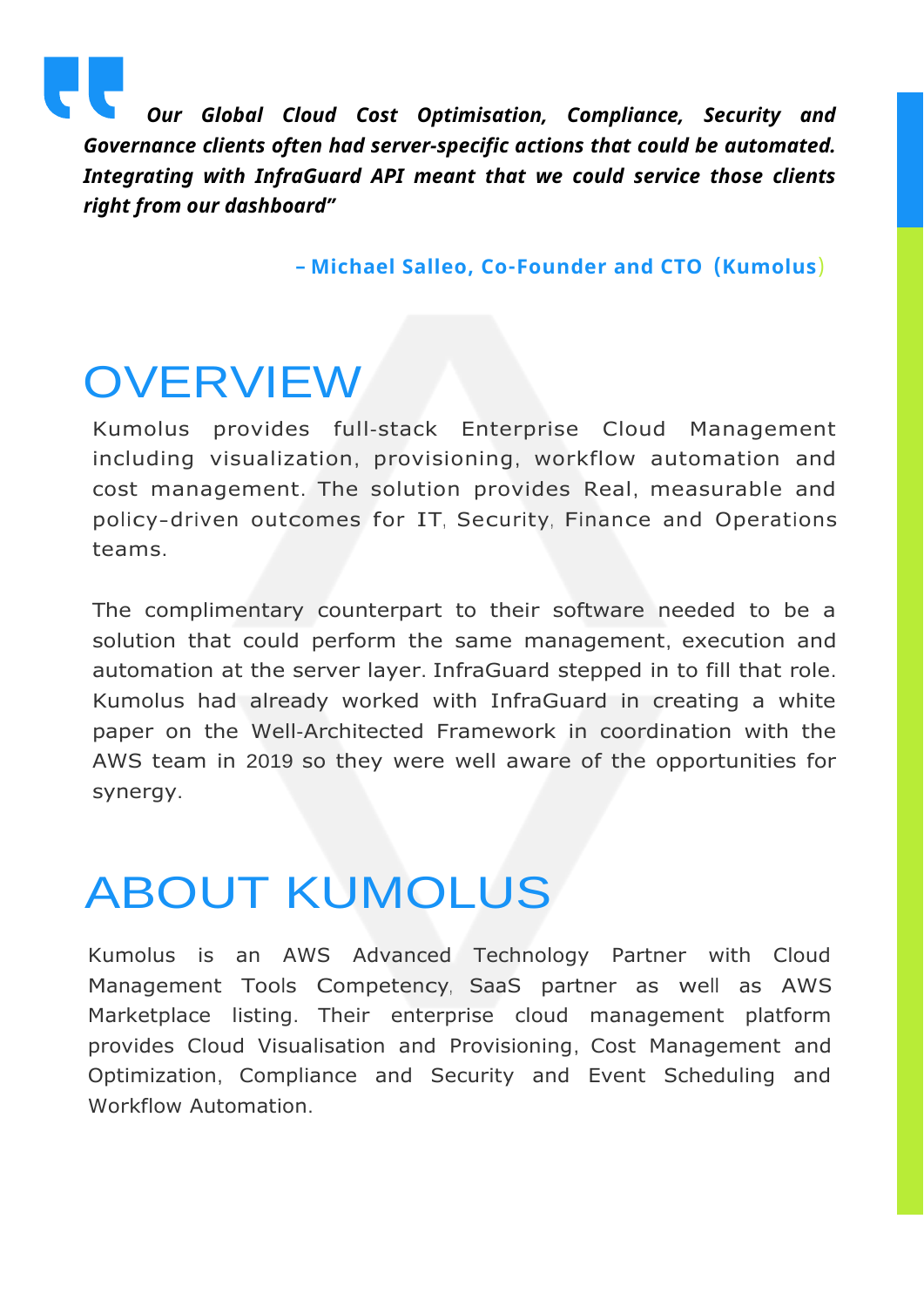## THE CHALLENGE

they wanted a solution that could be internally integrated via custom APIs so that it delivered the solution within the Kumolus workflow. The comprehensive Cloud Management & optimization feature suite could benefit tremendously from a similar set of features on the Server layer. However, integrating with a separate provider would mean duplication of dashboards, onboarding & support issues, policy conflicts and customer approvals. In such a case,

## THE SOLUTION

InfraGuard provides a full feature set of Open APIs. Further customizations were made to specifically serve the Patch Management use case.



In conjunction, Kumolus had <sup>a</sup> sophisticated event scheduler and optout workflows in their platform. The two teams coordinated in a jointdevelopment effort to combine the best of what both platforms had to provide.